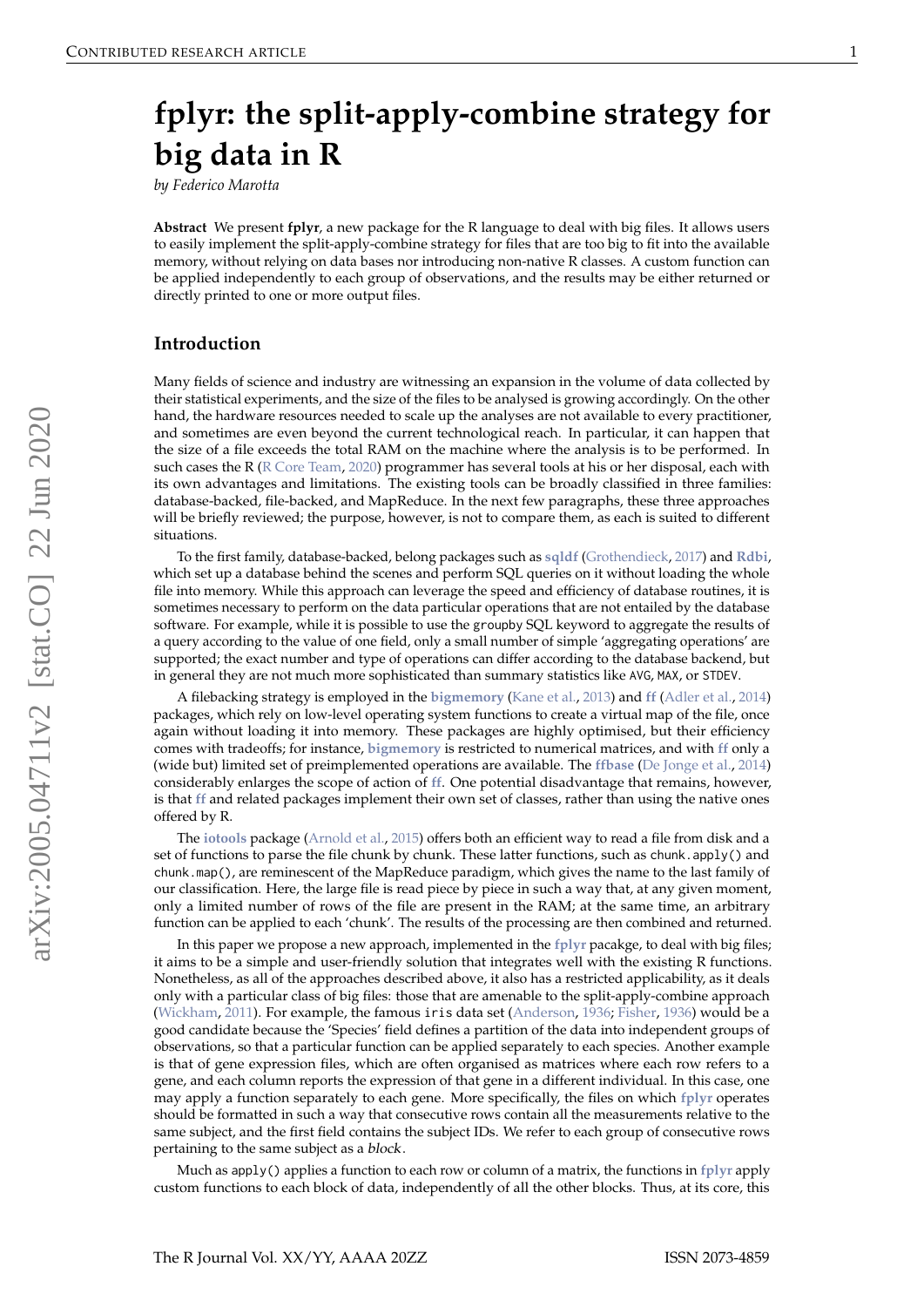package enables one to mimick the behaviour of the by() function, without requiring that the whole file be loaded into memory. Indeed, the file being read block by block, **[fplyr](https://CRAN.R-project.org/package=fplyr)**'s functions run with an *O*(1) space complexity.

As an illustration of the possible usage of the package, suppose that the path to a big file to be processed is stored as a character string in the variable f. Then, the following code computes and returns the summary() of each block:

flply(f, summary)

## **Comparison with existing packages**

The approach we presented may appear similar to **[iotools](https://CRAN.R-project.org/package=iotools)**' chunk-wise processing, but it differs from it in several respects. Most importantly, one of **[iotools](https://CRAN.R-project.org/package=iotools)**' chunks can contain measurements about many subjects, while an **[fplyr](https://CRAN.R-project.org/package=fplyr)**'s block contains each and every measurement about one subject only. In other words, one of **[iotools](https://CRAN.R-project.org/package=iotools)**' chunks may contain many of **[fplyr](https://CRAN.R-project.org/package=fplyr)**'s blocks. Moreover, in **[fplyr](https://CRAN.R-project.org/package=fplyr)**, each block is treated as independent of all the others; the aim is to obtain a list of values, one for each block, whereas with **[iotools](https://CRAN.R-project.org/package=iotools)** the typical aim is to obtain a single value for the whole file.

Similar differences distinguish **[fplyr](https://CRAN.R-project.org/package=fplyr)** by **[ffbase](https://CRAN.R-project.org/package=ffbase)**'s way of performing operations by chunks, a function called ffdfdply(). As with **[iotools](https://CRAN.R-project.org/package=iotools)**, here a chunk can contain measurements from many subjects, and the task of further separating them is left to the user. Moreover, ffdfdply() can only return an "ffdf", the equivalent of a "data.frame" for **[ff](https://CRAN.R-project.org/package=ff)**, whereas with **[fplyr](https://CRAN.R-project.org/package=fplyr)** it is possible to return any R object, or even to directly write something to an output file block by block, during the processing.

As previously stated, aggregate operations with database-backed packages are limited to simple operations. If the operation to be applied is more complex, it is still possible to use **[sqldf](https://CRAN.R-project.org/package=sqldf)**, but the analysis must be performed in at least two steps: first the relevant group of observations must be selected, and only then can the custom function be applied. In order to replicate the behaviour of the groupby keyword with arbitrary aggregating functions, a loop should be manually set up where at each iteration a different group of observations is retrieved and analysed; furthermore, all the possible values of the 'groupby' field must be known in advance. **[fplyr](https://CRAN.R-project.org/package=fplyr)** offers an effortless way of doing the same thing.

## **Implementation**

**[fplyr](https://CRAN.R-project.org/package=fplyr)** is mainly built upon two other R packages: **[iotools](https://CRAN.R-project.org/package=iotools)** and **[data.table](https://CRAN.R-project.org/package=data.table)**, the former being used to read the file chunk by chunk, the latter providing some efficient ways to split the chunk into its constituent blocks, applying the user-specified function to each, combining the results, and (when applicable) writing back the result to the disk [\(Dowle and Srinivasan,](#page-4-8) [2019\)](#page-4-8). From this point onwards, for the sake of distinguishing the user-specified function to be applied to each block from other functions, we shall refer to it as FUN. **[fplyr](https://CRAN.R-project.org/package=fplyr)**'s algorithm is, in essence, as follows: one chunk is read with the help of the **[iotools](https://CRAN.R-project.org/package=iotools)** package, then it is split into its constituent blocks using the by() function, and FUN is applied to each. Once the whole file has been processed, it is returned a list where each element corresponds to a block. This algorithm, with additional technicalities, is implemented in the flply() function. However, if the output of FUN is a "data. frame", the [data.table](https://CRAN.R-project.org/package=data.table) package allows us to replace the base R by() function with a faster alternative; this second algorithm is implemented in the ftply() function (see [The names of the functions](#page-3-0) for an interpretation of the names of the functions in this package). Since the user knows *a priori* the type of output that FUN returns, he or she can choose which function to use accordingly. Note, however, that the second approach is implemented only as a shortcut, because the same result could be achieved using by() followed by rbind(), albeit it would be achieved much more slowly. In the following paragraphs we shall discuss several aspects of the implementation.

One of the reasons why **[iotools](https://CRAN.R-project.org/package=iotools)** is faster than base R functions in reading a file from disk is that it reads the file in bulk as a "raw" vector and only afterwards does it convert the data into a suitable structure, like a "data.frame" or a "matrix". In fact, for instance, the mstrsplit() function takes a "raw" or "character" vector and arranges it into a matrix, and dstrsplit() returns a "data.frame" instead. Functions like mstrsplit() and dstrsplit() are called formatters in **[iotools](https://CRAN.R-project.org/package=iotools)** jargon [\(Arnold et al.,](#page-4-5) [2015\)](#page-4-5). In **[fplyr](https://CRAN.R-project.org/package=fplyr)**, we defined a new formatter which takes a "raw" vector and returns a "data.table". In particular, it first converts the "raw" vector to a "character" one, and then feeds the "character" vector to **[data.table](https://CRAN.R-project.org/package=data.table)**'s fread(). (Indeed, not only can fread() take the path to a file as input, but it can also handle character strings directly and cast them into "data.table"s.) By relying on it for the low-level reading of the files, **[fplyr](https://CRAN.R-project.org/package=fplyr)** inherits some of **[iotools](https://CRAN.R-project.org/package=iotools)**' features, such as the ability to read compressed files. Incidentally, benchmarks show that our **[data.table](https://CRAN.R-project.org/package=data.table)**-based formatter, dtstrsplit(), is even faster than **[iotools](https://CRAN.R-project.org/package=iotools)**' builtin formatter (Figure [1\)](#page-2-0).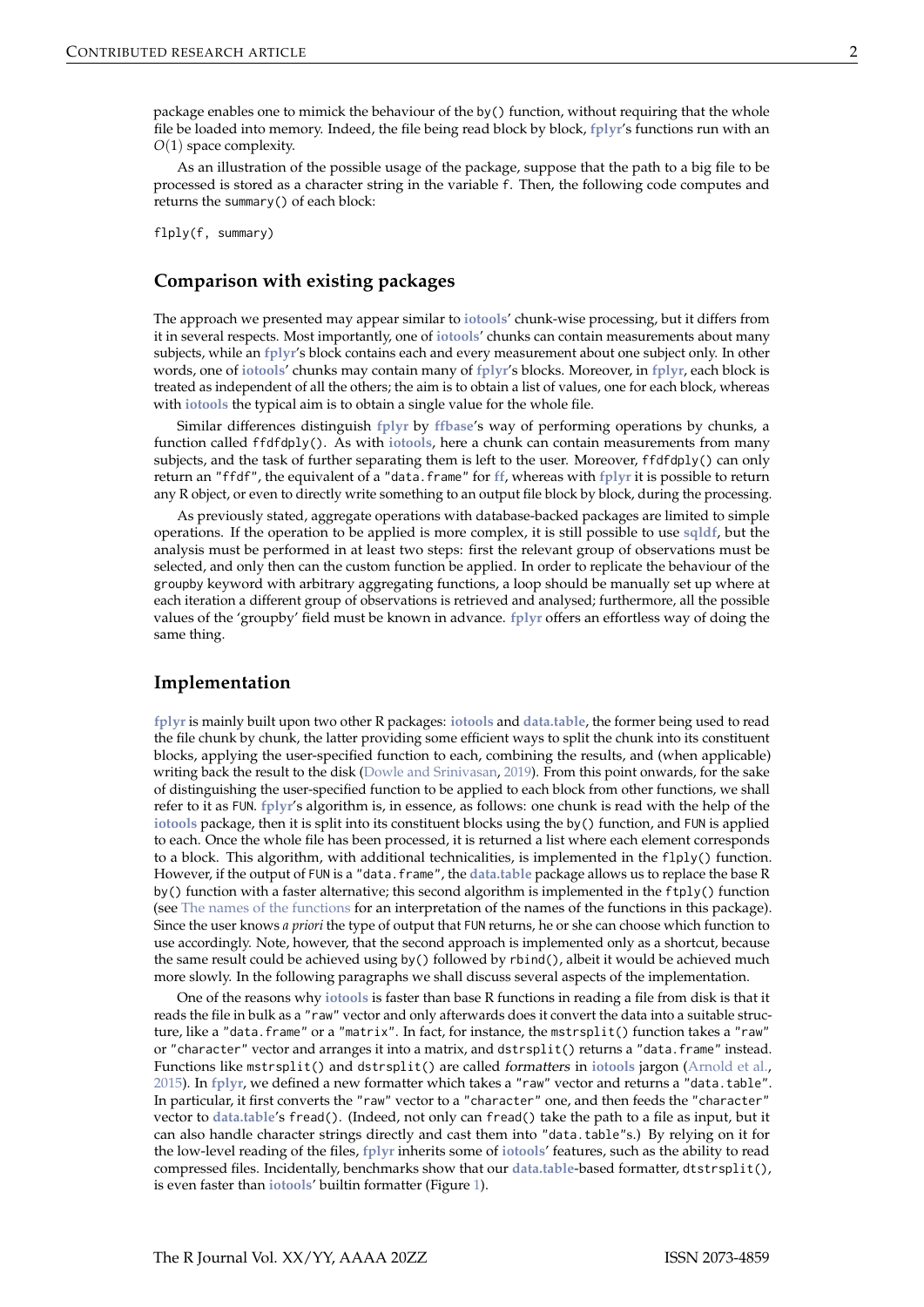<span id="page-2-0"></span>

**Figure 1:** Benchmark of the two formatters: **[fplyr](https://CRAN.R-project.org/package=fplyr)**'s, called dtstrsplit, and **[iotools](https://CRAN.R-project.org/package=iotools)**', called dstrsplit. The two were used to read the same file (253316 lines, 9.2 MB) for 200 times without performing any other operation. As a reference, the time taken by **[data.table](https://CRAN.R-project.org/package=data.table)**'s fread() is also reported. The benchmark was performed on an Acer Aspire 5750G, 2.4GHz Intel Core i5 with 4 cores, 4GB DDR3 RAM. The code to reproduce the benchmarks is available on the GitHub repository of the package at <https://github.com/fmarotta/fplyr>.

Once a chunk has been read and formatted to a "data.table", it must be split into its blocks and FUN must be applied to each of them. According to the type of FUN's output, as we mentioned, two different strategies are employed. If FUN returns a "data.table", then we use the following construct:

output  $\leq$  chunk[, FUN(.SD, .BY, ...), by = blocks]

In this case, FUN must take at least two arguments: at evaluation time, when FUN is called, a "data.table" containing one block (except the first field) is passed to FUN as the first argument, and a "character" vector with the name of the block is passed as the second argument. Additional arguments can be specified by the user, much as in the apply() family. It is up to the user to write FUN satisfying these specifications.

On the other hand, if FUN returns something different than a "data.table", then by() is used and the result is returned as a list where each element corresponds to a block. In this case, FUN must take at least one argument: at evaluation time, the whole block, including the first field, is passed to FUN. Once again, it is up to the user to write or find a function that acts on each block and satisfies this specification, and additional arguments can be passed by the user like in the previous case.

Due to the mutual independence of the blocks, the processing of a file can be easily parallelised $^1\!$  $^1\!$  $^1\!$ indeed, all the functions in **[fplyr](https://CRAN.R-project.org/package=fplyr)** support the parallel argument to specify the number of workers to be initialised. In particular, we adopted **[iotools](https://CRAN.R-project.org/package=iotools)**' pipeline parallelism [\(Arnold et al.,](#page-4-5) [2015\)](#page-4-5), where the master process reads from and writes to the disk sequentially, but each chunk is then relegated to the workers, which process it in parallel as described previously; while the workers are busy, the next chunk is pre-allocated by the master. The sequential reading and writing avoids conflicts—for instance if multiple processes try to write to the same file at the same time—but can result in bottlenecks if the processing of each chunk takes an amount of time that differs too much from the time needed for the reading and writing. Furthermore, some workers can become idle if the amount of time required to process different chunks is different.

For convenience, we also implemented two additional functions which may be useful when even the result of the processing of the file would not fit into the RAM. In these cases, it is not possible to simply return everything at the end. If the output of FUN is a "data.table", one solution could be to

<sup>&</sup>lt;sup>1</sup>The parallelisation is only possible on  $*$ nix operating systems.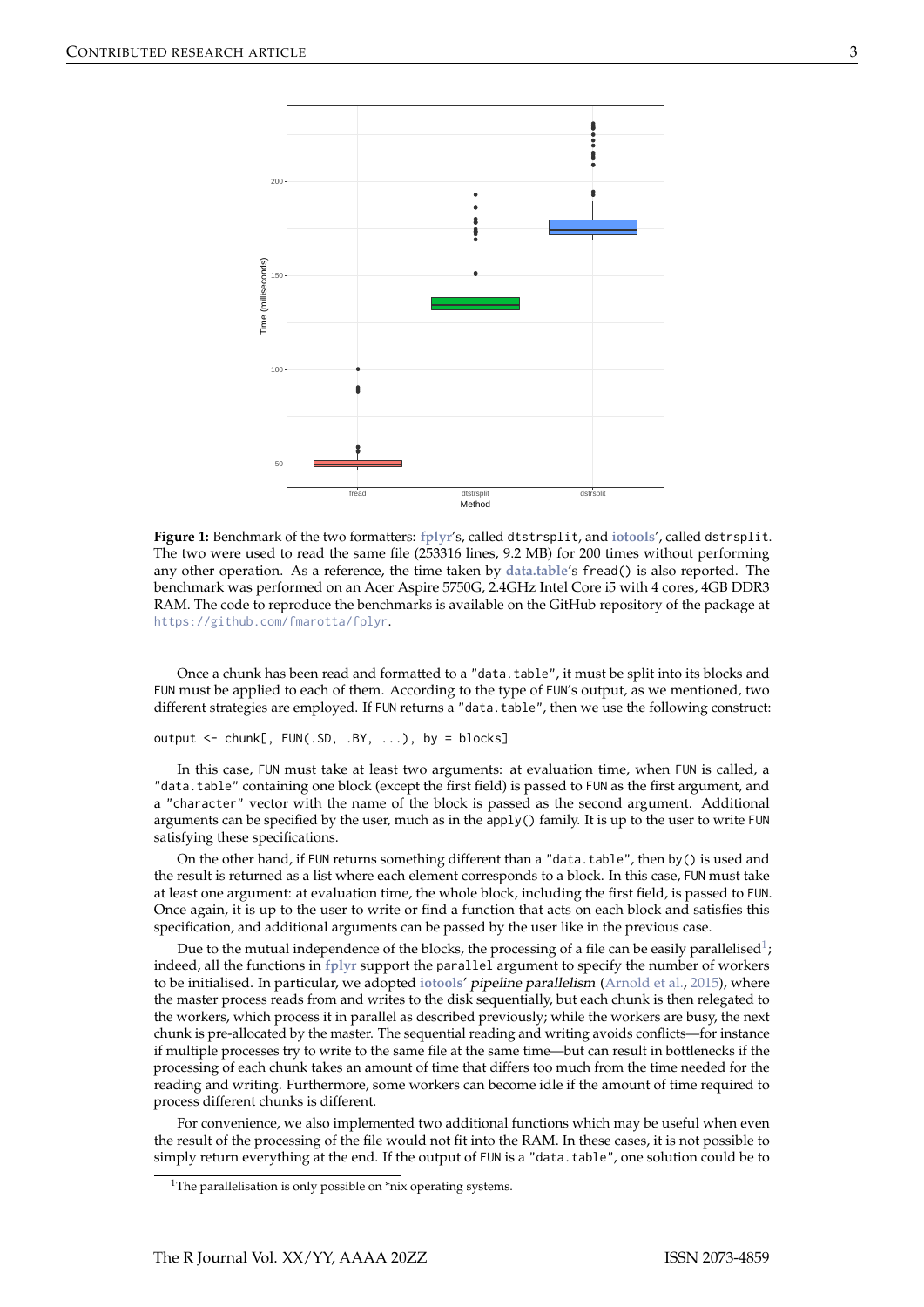print the resulting data for each block to an output file as soon as it is ready, proceeding to append the results of all the blocks to the same file. This strategy is implemented in the ffply() function. The last function, fmply(), combines the behaviours of ffply() and flply(): for each block, it is possible to write to one or more files and, at the same time, to return an arbitrary R object.

## **Examples**

To illustrate the usefulness of the package, we shall now discuss some examples. Throughout this section, we assume that the path to the file of interest is stored in a variable called fin, while the path to an output file is stored inside fout.

Tabular data with multiple measurements can be represented in two ways: the long and the wide format [\(Wickham,](#page-4-9) [2007\)](#page-4-9). These two representations are equivalent in that data can always be converted from one to the other, but when the data are in long format, they are 'tidy' and easier to analyse [\(Wickham,](#page-5-1) [2014\)](#page-5-1), and some R functions require their input to be in this format. However, if some big file is only available in wide format, reshaping it could become a problem due to the scarcity of RAM. Indeed, even if the wide-formatted file fits into the memory, the long one may not. With **[fplyr](https://CRAN.R-project.org/package=fplyr)** the reshaping can be performed block by block:

```
ffply(fin, fout, function(d, by) melt(d, measure.vars = names(d))
```
Here the by argument, which contains the subject ID, was ignored, but in principle it can be used inside an if condition to select only some of the blocks. The d argument contains one whole block *without the first column*, and it is reshaped using **[data.table](https://CRAN.R-project.org/package=data.table)**'s melt() function. The first column, containing the IDs, will be automatically added after FUN has been applied.

Sometimes a group of observations must be analysed in many ways, producing different outputs. For instance, when performing a linear regression by blocks, it may be convenient to print the coefficients to an output file, while at the same time returning the full "lm" object for future in-depth inspection. The fmply() function takes as arguments the path to the input file, a vector of paths to the (possibly many) output files, and a function that returns a list of objects. If there are, say, d output files, the first d elements of the list must be "data.table"s (or "data.frame"s) and are printed to the corresponding output files; optionally, FUN can return d+1 elements, in which case the last one is returned by fmply(). In this example, the coefficients are written to fout, and the "lm" objects themselves are returned at the end. In particular, l will be a list where each element is an "lm" object corresponding to one block.

```
l <- fmply(fin, fout, function(d) {
 lm.fit \leftarrow lm(Y \sim ., data = d[, -1])# Add the name of the block as the first field
 lm.coef <- as.data.table(cbind(d[1, 1], t(coef(lm.fit))))
 # The coefficients will be printed, the fitted object will be returned
 return(list(lm.coef, lm.fit))
})
```
<span id="page-3-0"></span>Additional examples can be found in the package vignette.

## **The names of the functions**

Despite the names of this package is reminescent of other packages belonging to the tidyverse [\(Wick](#page-5-2)[ham et al.,](#page-5-2) [2019\)](#page-5-2), **[fplyr](https://CRAN.R-project.org/package=fplyr)** bears no relation with them. We did, however, follow the same conventions of one of Hadley Wickham's packages for naming the functions [\(Wickham,](#page-5-0) [2011\)](#page-5-0). All the names consist of two letters followed by 'ply': the first letter represent the type of input, whereas the second letter characterises the type of output, and the final 'ply' clinches the relation with the existing 'apply' family of functions. The first letter is usually 'f', because the input is the path to a file. The second letter is 'l' if the output is a list, as in  $flply()$ , it is 't' if the output is a "data.table", 'f' if it is another file, and 'm' if it can be multiple things.

## **Discussion**

We believe that **[fplyr](https://CRAN.R-project.org/package=fplyr)** fills a gap in the landscape of the existing tools to process big files in R. It adresses a problem that in principle could be solved by other packages as well, but only with workarounds. Furthermore, our implementation combines the strengths of two other packages, **[iotools](https://CRAN.R-project.org/package=iotools)** and **[data.table](https://CRAN.R-project.org/package=data.table)**,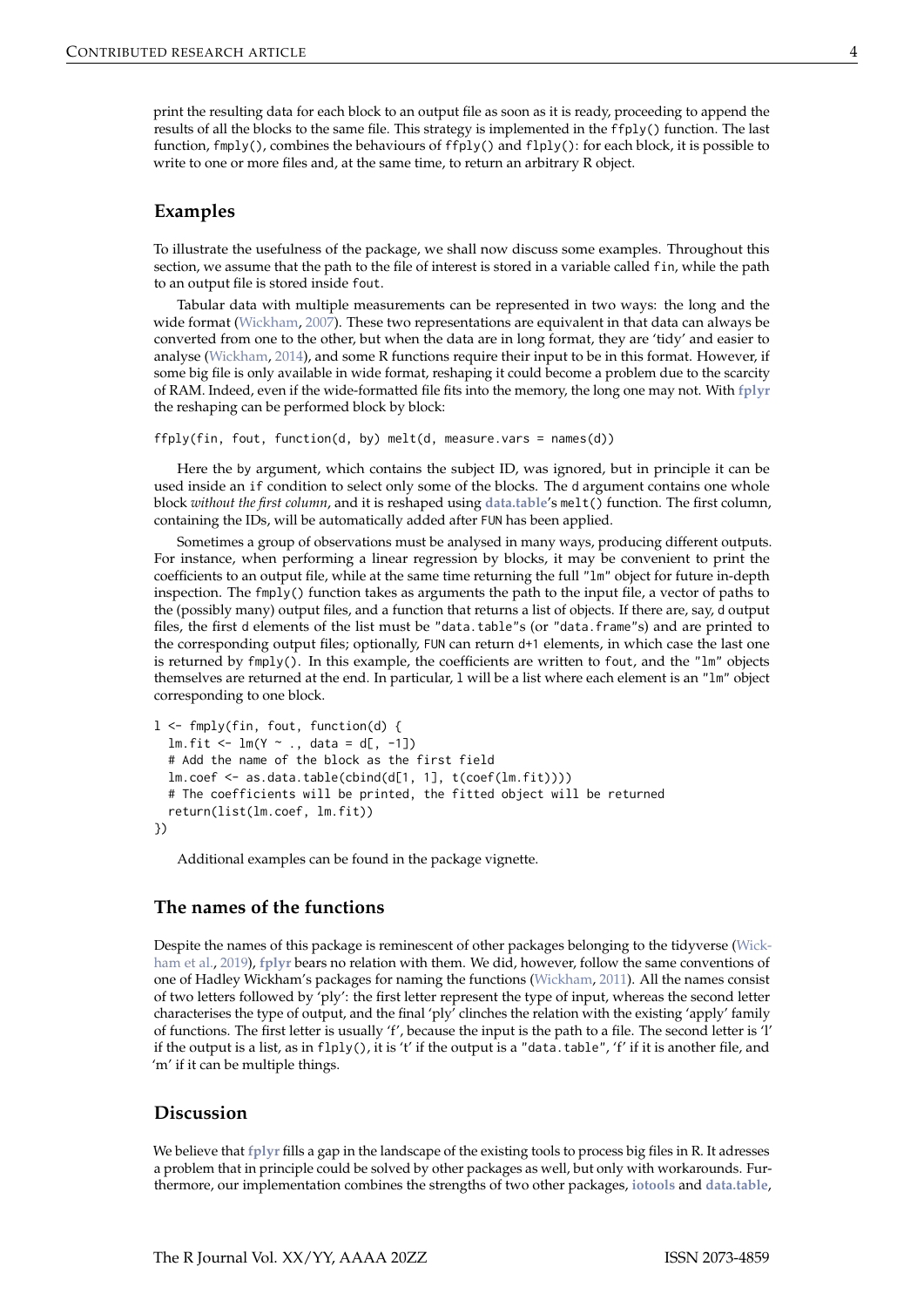and is therefore reasonably efficient. A variety of features, such as the transparent parallelisation, the ability to read compressed files, and the possibility to specify the maximum number of blocks, make it also user-friendly.

There are, however, also some limitations. First and foremost, the file on which **[fplyr](https://CRAN.R-project.org/package=fplyr)** operates must contain observations which can be assigned to several independent 'subjects', and the subject IDs can only be in the first field, the reason being that this is also how **[iotools](https://CRAN.R-project.org/package=iotools)** works. Although it is possible to pre-process the file with \*nix command-line tools such as awk and sort to ensure that the IDs are in the first column and that the rows referring to the same subject are adjacent, possible future work could extend the package in order to support a custom field for the subject IDs. A related extension could allow the blocks to be defined by the combined values of two or more columns.

Another possible weakness is the pipeline parallelism algorithm, which, besides not being available for Windows-based operating systems, can cause bottlenecks if the times required for the operation on the block on the one hand, and for reading the block on the other, are on very different scales. Nevertheless, this algorithm has been proven to be more efficient in a variety of common situations [\(Arnold et al.,](#page-4-5) [2015\)](#page-4-5).

In summary, the main strength of the package is that it simplifies the task of splitting, applying and combining for files too big to fit in the available memory.

## **URLs**

- [GitHub repository](https://github.com/fmarotta/fplyr)
- [CRAN page of the package](https://cran.r-project.org/package=fplyr)
- [Package vignette](https://cran.r-project.org/web/packages/fplyr/vignettes/fplyr.html)

## **Aknowledgements**

The author would like to thank Prof. Paolo Provero (Università degli Studi di Torino) for his insightful comments and suggestions.

## **Bibliography**

- <span id="page-4-3"></span>D. Adler, C. Gläser, O. Nenadic, J. Oehlschlägel, and W. Zucchini. *ff: Memory-efficient Storage of Large Data on Disk and Fast Access Functions*, 2014. URL <https://CRAN.R-project.org/package=ff>. R package version 2.2-14. [p]
- <span id="page-4-6"></span>E. Anderson. The species problem in iris. *Annals of the Missouri Botanical Garden*, 23(3):457–509, 1936.  $[p]$
- <span id="page-4-5"></span>T. Arnold, M. Kane, and S. Urbanek. iotools: High-performance i/o tools for r. *arXiv preprint arXiv:1510.00041*, 2015. [p]
- <span id="page-4-4"></span>E. De Jonge, J. Wijffels, and J. van der Laan. *ffbase: Basic Statistical Functions for Package ff. R package version 0.11. 3*, 2014. URL <https://CRAN.R-project.org/package=ffbase>. R package version 0.12.7.  $[p]$
- <span id="page-4-8"></span>M. Dowle and A. Srinivasan. *data.table: Extension of 'data.frame'*, 2019. URL [https://CRAN.R-project.](https://CRAN.R-project.org/package=data.table) [org/package=data.table](https://CRAN.R-project.org/package=data.table). R package version 1.12.8. [p]
- <span id="page-4-7"></span>R. A. Fisher. The use of multiple measurements in taxonomic problems. *Annals of eugenics*, 7(2): 179–188, 1936. [p]
- <span id="page-4-1"></span>G. Grothendieck. *sqldf: Manipulate R Data Frames Using SQL*, 2017. URL [https://CRAN.R-project.](https://CRAN.R-project.org/package=sqldf) [org/package=sqldf](https://CRAN.R-project.org/package=sqldf). R package version 0.4-11. [p]
- <span id="page-4-2"></span>M. J. Kane, J. Emerson, and S. Weston. Scalable strategies for computing with massive data. *Journal of Statistical Software*, 55(14):1–19, 2013. URL <http://www.jstatsoft.org/v55/i14/>. [p]
- <span id="page-4-0"></span>R Core Team. *R: A Language and Environment for Statistical Computing*. R Foundation for Statistical Computing, Vienna, Austria, 2020. URL <https://www.R-project.org/>. [p]
- <span id="page-4-9"></span>H. Wickham. Reshaping data with the reshape package. *Journal of statistical software*, 21(12):1–20, 2007.  $[p]$